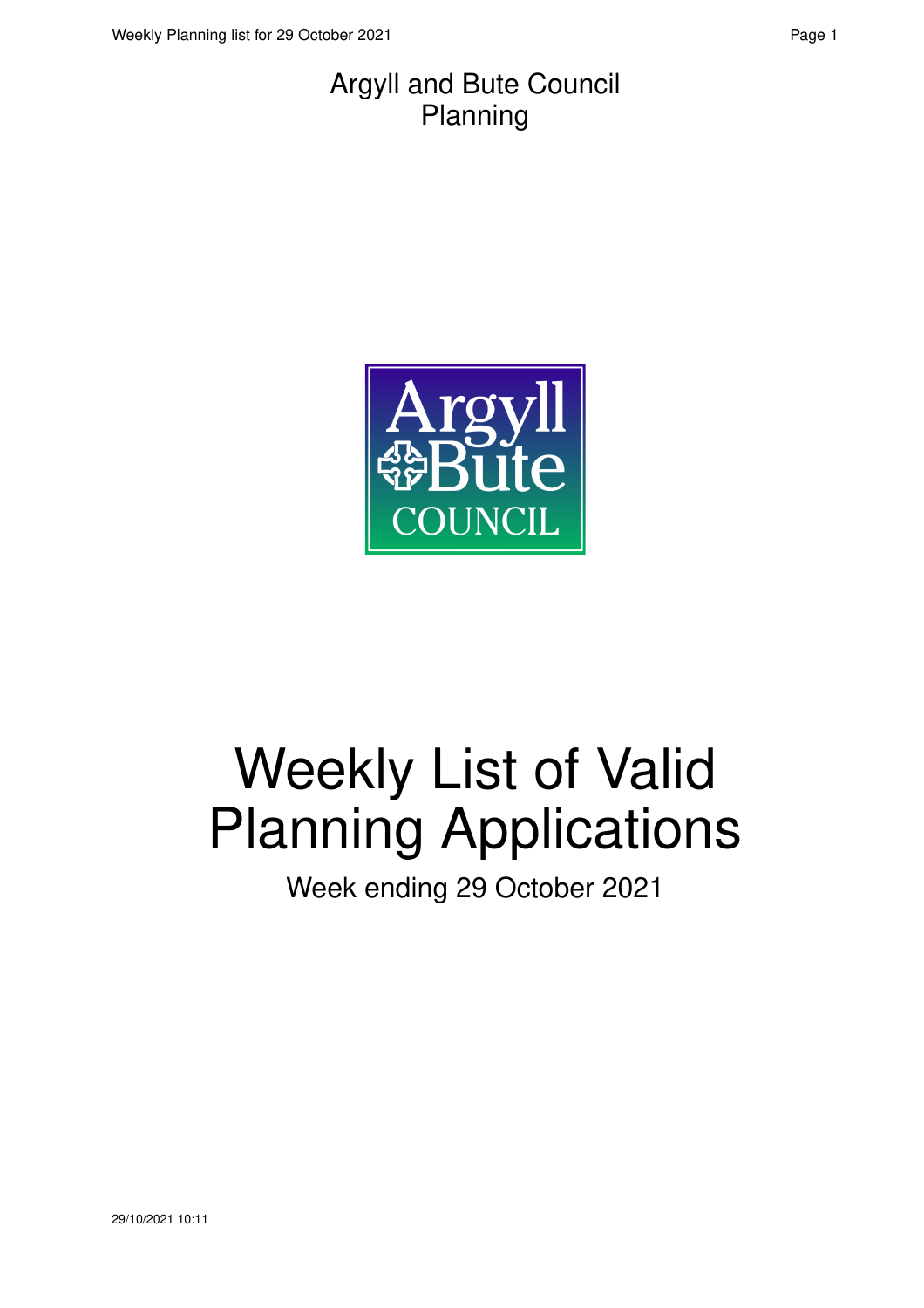### **Bute and Cowal**

| Reference:                                                                                                                                                        | 21/02019/PP                                                                                                                                                                                                                                                                                                               | Officer:<br>Telephone: | <b>Brian Close</b><br>01546 605518                        |
|-------------------------------------------------------------------------------------------------------------------------------------------------------------------|---------------------------------------------------------------------------------------------------------------------------------------------------------------------------------------------------------------------------------------------------------------------------------------------------------------------------|------------------------|-----------------------------------------------------------|
| <b>Ward Details:</b><br><b>Community Council:</b><br>Proposal:<br>Location:<br><b>Applicant:</b>                                                                  | 07 - Dunoon<br>South Cowal Community Council<br>Variation of Condition 16 under section 42 for a change to the<br>timescale for the provision of landscaping details attached to<br>planning permission 18/02271/PP<br>Land At Ardyne Point, Toward, Argyll And Bute<br><b>Ardyne Estates Limited</b>                     |                        |                                                           |
| Agent:<br><b>Development Type:</b>                                                                                                                                | C/o Agent, 7-9 N St David St, Edinburgh, Scotland, EH2 1AW<br>Alison Maguire<br>7-9 N St David St, Edinburgh, Scotland, EH2 1AW<br>N04A - Business and Industry - Major                                                                                                                                                   |                        |                                                           |
| <b>Grid Ref:</b>                                                                                                                                                  | 209999 - 668717                                                                                                                                                                                                                                                                                                           |                        |                                                           |
| Reference:                                                                                                                                                        | 21/02208/TPO                                                                                                                                                                                                                                                                                                              | Officer:<br>Telephone: | <b>Steven Gove</b><br>01546 605518                        |
| <b>Ward Details:</b><br><b>Community Council:</b><br>Proposal:<br>Location:<br><b>Applicant:</b><br>Agent:                                                        | 08 - Isle Of Bute<br><b>Bute Community Council</b><br>Crowning and pruning of various trees<br>9 Crichton Road, Rothesay, Isle Of Bute, Argyll And Bute, PA20<br>9JR<br>Mr Peter Baron<br>9 Crichton Road, Rothesay, Scotland, PA20 9JR<br>N/A                                                                            |                        |                                                           |
| <b>Development Type:</b><br><b>Grid Ref:</b>                                                                                                                      | N0 - not required for statutory returns<br>209750 - 665224                                                                                                                                                                                                                                                                |                        |                                                           |
| Reference:                                                                                                                                                        | 21/02223/TPO                                                                                                                                                                                                                                                                                                              | Officer:<br>Telephone: | <b>Brian Close</b><br>01546 605518                        |
| <b>Ward Details:</b><br><b>Community Council:</b><br><b>Proposal:</b><br>Location:<br><b>Applicant:</b><br>Agent:<br><b>Development Type:</b><br><b>Grid Ref:</b> | 06 - Cowal<br><b>Sandbank Community Council</b><br>Felling of one Betula Pendula (Birch) tree<br><b>Argyll Forestry Services Ltd</b><br>77 Argyll Road, Dunoon, Argyll, PA23 8EE<br>Craig McBurney<br>32 Broxwood Place, Sandbank, Dunoon, Argyll, PA23 8PF<br>N0 - not required for statutory returns<br>217424 - 680109 |                        | 10 Ferrymans, Sandbank, Dunoon, Argyll And Bute, PA23 8RW |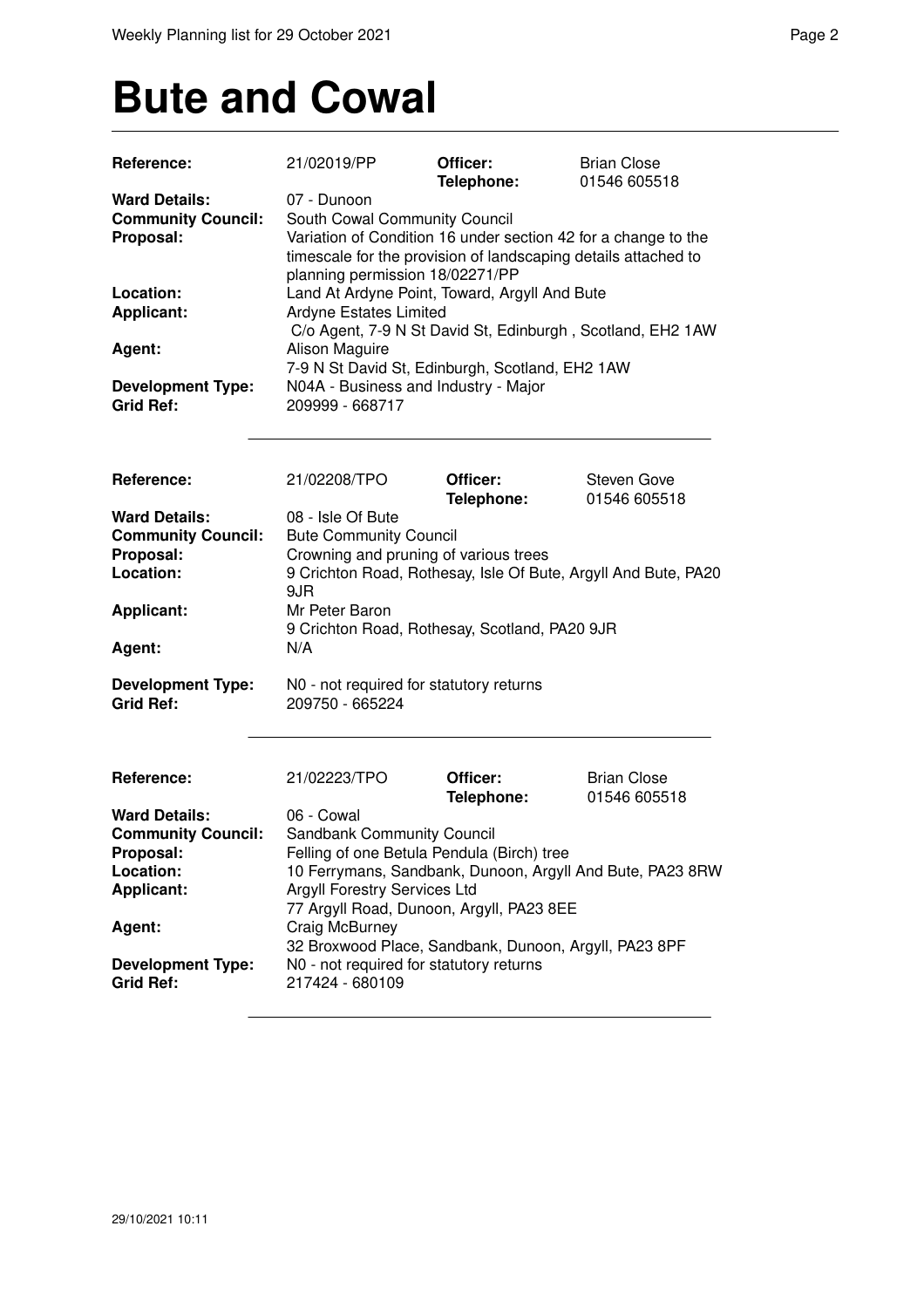Weekly Planning list for 29 October 2021 **Page 3** Page 3

| Reference:<br><b>Ward Details:</b><br><b>Community Council:</b><br>Proposal:<br>Location:<br><b>Applicant:</b><br><b>Agent:</b> | 21/02224/TELNOT<br>06 - Cowal<br><b>Colintraive And Glendaruel CC</b><br>Upgrade to existing telecommunications apparatus and associ-<br>ated works<br>Kyles Of Bute Colintraive Telecommunications Mast, Colin-<br>traive, Argyll And Bute<br>Dot Surveying Ltd<br>8 Blandfield Road, London, England, SW12 8BG<br>N/A                                                 | Officer:<br>Telephone: | Steven Gove<br>01546 605518 |
|---------------------------------------------------------------------------------------------------------------------------------|-------------------------------------------------------------------------------------------------------------------------------------------------------------------------------------------------------------------------------------------------------------------------------------------------------------------------------------------------------------------------|------------------------|-----------------------------|
| <b>Development Type:</b><br><b>Grid Ref:</b>                                                                                    | N0 - not required for statutory returns<br>203237 - 675400                                                                                                                                                                                                                                                                                                              |                        |                             |
| Reference:                                                                                                                      | 21/02250/TELNOT                                                                                                                                                                                                                                                                                                                                                         | Officer:<br>Telephone: | Steven Gove<br>01546 605518 |
| <b>Ward Details:</b><br><b>Community Council:</b><br>Proposal:<br>Location:<br><b>Applicant:</b><br>Agent:                      | 08 - Isle Of Bute<br><b>Bute Community Council</b><br>Installation of 3 antennae to existing mast, 3 ERS units, feeder<br>cables and associated ancillary works<br>Mast At Suidhe Hill, Kingarth, Isle Of Bute, Argyll And Bute<br><b>Entrust Professional Services Ltd</b><br>Unit 4 Century Buildings, Brunswick Business Park, Tower St,<br>Liverpool, L3 4BJ<br>N/A |                        |                             |
| <b>Development Type:</b><br><b>Grid Ref:</b>                                                                                    | N0 - not required for statutory returns<br>209517 - 654860                                                                                                                                                                                                                                                                                                              |                        |                             |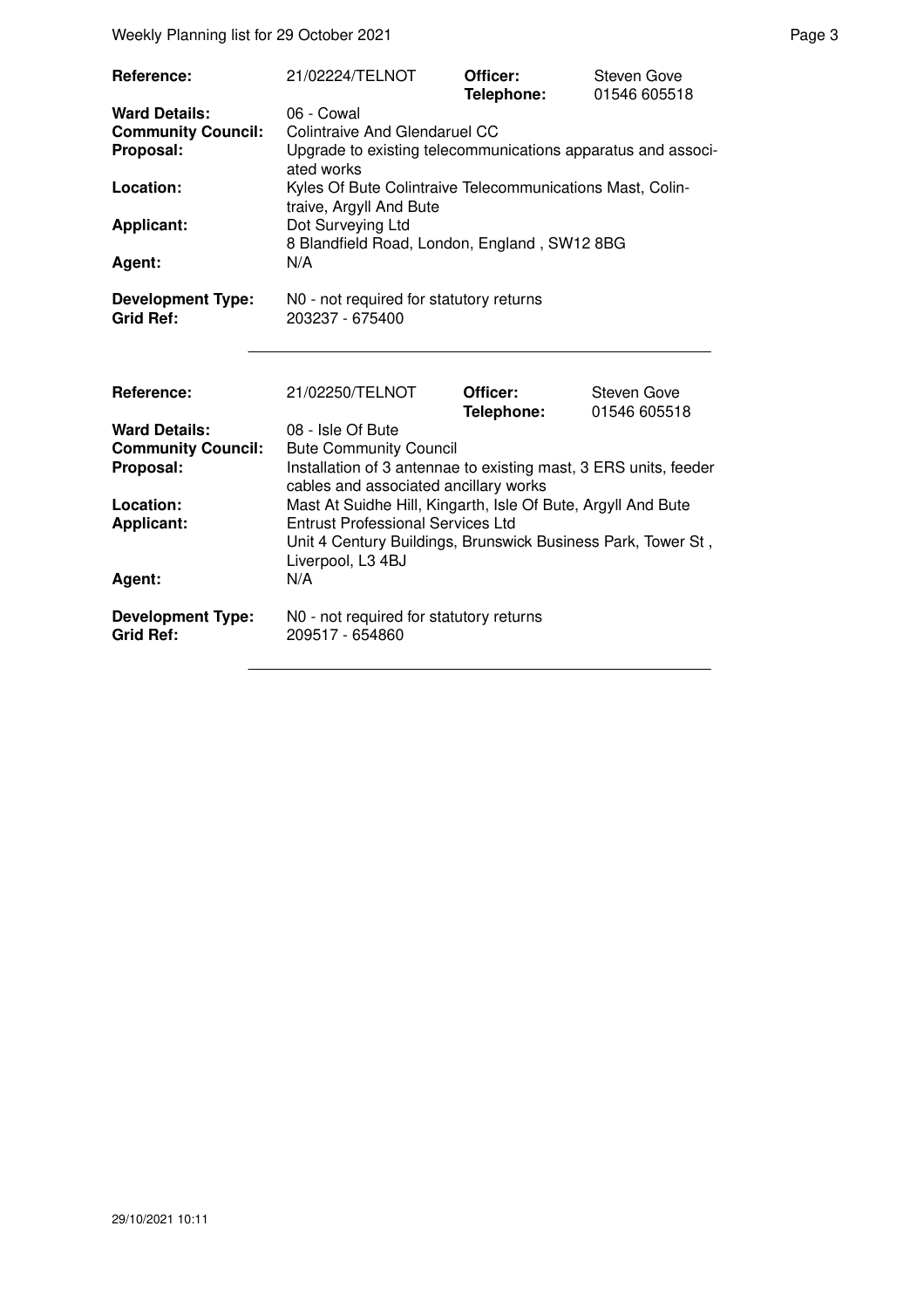#### **Helensburgh and Lomond**

| Reference:                                                                                       | 21/01968/PP                                                                                                                                                                                                                                          | Officer:<br>Telephone: | Allocated To Area Office<br>01546 605518                     |  |
|--------------------------------------------------------------------------------------------------|------------------------------------------------------------------------------------------------------------------------------------------------------------------------------------------------------------------------------------------------------|------------------------|--------------------------------------------------------------|--|
| <b>Ward Details:</b><br><b>Community Council:</b><br>Proposal:                                   | 10 - Helensburgh Central<br><b>Helensburgh Community Council</b><br>Partial demolition and conversion of existing garage to form<br>domestic annexe and associated works (amended design rela-<br>tive to planning permission reference 18/02514/PP) |                        |                                                              |  |
| Location:                                                                                        | Bute, G84 9AL                                                                                                                                                                                                                                        |                        | Red Towers, 4 West Douglas Drive, Helensburgh, Argyll And    |  |
| <b>Applicant:</b>                                                                                | Mr Russell Vallance<br>Bute, G84 9AL                                                                                                                                                                                                                 |                        | Red Towers, 4 West Douglas Drive, Helensburgh, Argyll And    |  |
| Agent:                                                                                           | <b>Thomas Robinson Architects</b><br>The Red House, Croftamie, Glasgow, G63 0EU                                                                                                                                                                      |                        |                                                              |  |
| <b>Development Type:</b><br><b>Grid Ref:</b>                                                     | N03B - Housing - Local<br>229991 - 683575                                                                                                                                                                                                            |                        |                                                              |  |
| Reference:                                                                                       | 21/02055/PP                                                                                                                                                                                                                                          | Officer:<br>Telephone: | Allocated To Area Office<br>01546 605518                     |  |
| <b>Ward Details:</b>                                                                             | 11 - Helensburgh And Lomond South                                                                                                                                                                                                                    |                        |                                                              |  |
| <b>Community Council:</b>                                                                        | <b>Cardross Community Council</b>                                                                                                                                                                                                                    |                        |                                                              |  |
| Proposal:<br>Location:                                                                           | Alterations and extension to dwellinghouse                                                                                                                                                                                                           |                        | 7 Mitchell Drive, Cardross, Dumbarton, Argyll And Bute, G82  |  |
|                                                                                                  | 5JJ                                                                                                                                                                                                                                                  |                        |                                                              |  |
| <b>Applicant:</b>                                                                                | Mr A Jones                                                                                                                                                                                                                                           |                        |                                                              |  |
|                                                                                                  | 7 Mitchell Drive, Cardross, Scotland, G82 5JJ                                                                                                                                                                                                        |                        |                                                              |  |
| Agent:                                                                                           | Clark Design Architecture                                                                                                                                                                                                                            |                        |                                                              |  |
|                                                                                                  | Strathleven House, Levenside Road, Dumbarton, Scotland,<br>G82 3PD                                                                                                                                                                                   |                        |                                                              |  |
| <b>Development Type:</b><br><b>Grid Ref:</b>                                                     | N01 - Householder developments<br>234852 - 676970                                                                                                                                                                                                    |                        |                                                              |  |
| Reference:                                                                                       | 21/02251/ELCNOT                                                                                                                                                                                                                                      | Officer:<br>Telephone: | Allocated To Area Office<br>01546 605518                     |  |
| <b>Ward Details:</b><br><b>Community Council:</b><br>Proposal:<br>Location:<br><b>Applicant:</b> | 09 - Lomond North<br><b>Garelochhead Community Council</b><br>Proposed new 11kv overhead spurline<br><b>SP Energy Networks</b><br>Lismore House, 32 Miller Road, Ayr, KA7 2AY                                                                        |                        | Land North East Of Portincaple, Helensburgh, Argyll And Bute |  |
| Agent:                                                                                           | N/A                                                                                                                                                                                                                                                  |                        |                                                              |  |
| <b>Development Type:</b><br><b>Grid Ref:</b>                                                     | N0 - not required for statutory returns<br>223853 - 694210                                                                                                                                                                                           |                        |                                                              |  |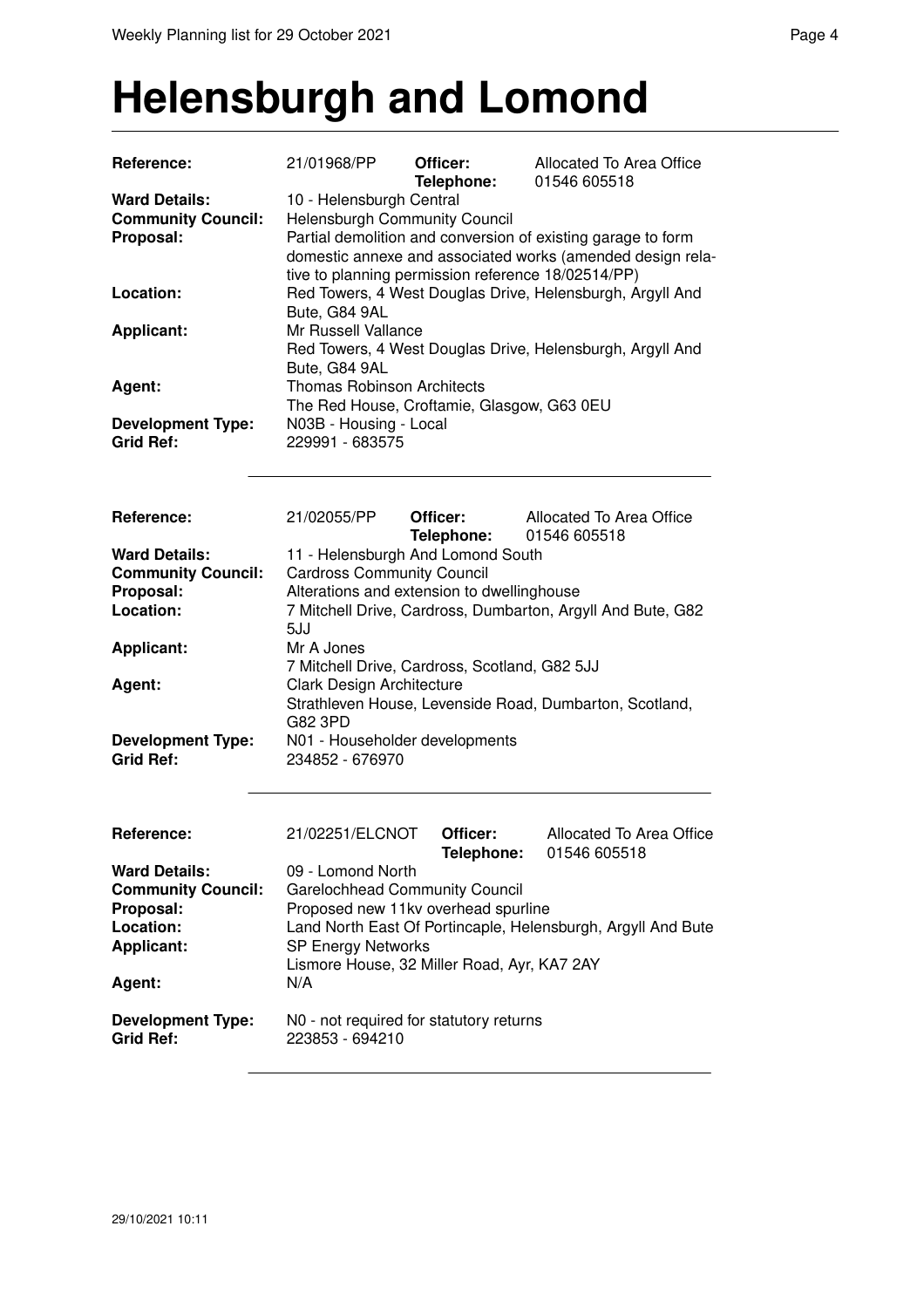### **Oban, Lorn and the Isles**

| Reference:                | 21/01848/PP                                                 | Officer:   | Jamie Torrance                                              |
|---------------------------|-------------------------------------------------------------|------------|-------------------------------------------------------------|
|                           |                                                             | Telephone: | 01546 605518                                                |
| <b>Ward Details:</b>      | 04 - Oban South And The Isles                               |            |                                                             |
| <b>Community Council:</b> | <b>Mull Community Council</b>                               |            |                                                             |
| Proposal:                 |                                                             |            | Erection of dwellinghouse and formation of vehicular access |
| Location:                 | Mull, Argyll And Bute                                       |            | Land North East Of Salen Hotel, Ardmor Road, Salen, Isle Of |
| <b>Applicant:</b>         | Mr Alasdair Whyte                                           |            |                                                             |
|                           | 3/1, 10 Broomhill Place, Glasgow, G11 7AA                   |            |                                                             |
| Agent:                    | <b>Baillie Baillie Architects</b>                           |            |                                                             |
|                           |                                                             |            | Studio 116 South Block, 60-64 Osborne Street, Glasgow, G1   |
|                           | 5QH                                                         |            |                                                             |
| <b>Development Type:</b>  | N03B - Housing - Local                                      |            |                                                             |
| <b>Grid Ref:</b>          | 157363 - 743151                                             |            |                                                             |
|                           |                                                             |            |                                                             |
|                           |                                                             |            |                                                             |
| Reference:                | 21/02041/PP                                                 | Officer:   | Judith Stephen                                              |
|                           |                                                             | Telephone: | 01546 605518                                                |
| <b>Ward Details:</b>      | 05 - Oban North And Lorn                                    |            |                                                             |
| <b>Community Council:</b> | Kilninver And Kilmelford Comm Council                       |            |                                                             |
| Proposal:                 | Renewal of planning permission 18/02388/PP (Erection of     |            |                                                             |
|                           | dwellinghouse, installation of septic tank and formation of |            |                                                             |
|                           | vehicular access)                                           |            |                                                             |
| Location:                 | Plot 5, Lagganmore, Kilninver, Oban, Argyll And Bute        |            |                                                             |
| Applicant:                | Mr and Mrs Jim and Joanna Ebner                             |            |                                                             |
|                           | Per Agent                                                   |            |                                                             |
| Agent:                    | Beaton + McMurchy Architects Ltd.                           |            |                                                             |
|                           | The Studio, Tigh Na Glaic, Taynuilt, UK, PA35 1JW           |            |                                                             |
| <b>Development Type:</b>  | N03B - Housing - Local                                      |            |                                                             |
| <b>Grid Ref:</b>          | 184803 - 720179                                             |            |                                                             |
|                           |                                                             |            |                                                             |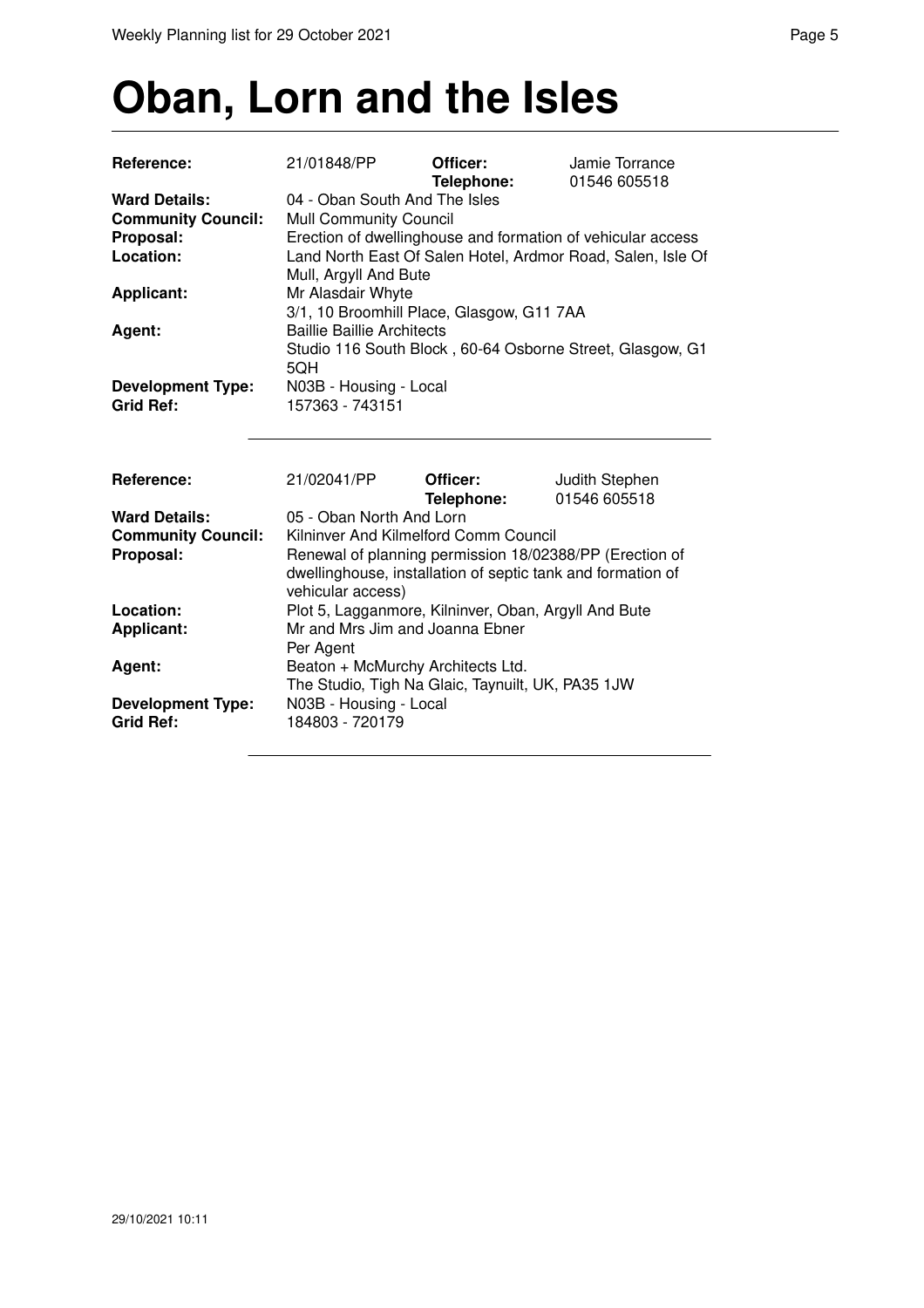## **Mid Argyll, Kintyre and Islay**

| <b>Reference:</b>         | 21/01903/PP                                                 | Officer:<br>Telephone: | Allocated To Area Office<br>01546 605518           |
|---------------------------|-------------------------------------------------------------|------------------------|----------------------------------------------------|
| <b>Ward Details:</b>      | 02 - Kintyre And The Islands                                |                        |                                                    |
| <b>Community Council:</b> | East Kintyre Community Council                              |                        |                                                    |
| Proposal:                 | Erection of residential annexe                              |                        |                                                    |
| Location:                 | Garden Ground Of Shorehills, Airds, Carradale, Campbeltown, |                        |                                                    |
|                           | Argyll And Bute, PA28 6SF                                   |                        |                                                    |
| <b>Applicant:</b>         | Mr Scott Ferguson                                           |                        |                                                    |
|                           | 5 Stravaig Path, Paisley, PA2 0RZ                           |                        |                                                    |
| Agent:                    | <b>Tom Grant Architects</b>                                 |                        |                                                    |
|                           |                                                             |                        | 41 Longrow, Campbeltown, Argyll And Bute, PA28 6ER |
| <b>Development Type:</b>  | N03B - Housing - Local                                      |                        |                                                    |
| <b>Grid Ref:</b>          | 181554 - 638810                                             |                        |                                                    |

| Reference:                                   | 21/02032/PP                                                                                                 | Officer:   | Derek Wilson |
|----------------------------------------------|-------------------------------------------------------------------------------------------------------------|------------|--------------|
|                                              |                                                                                                             | Telephone: | 01546 605518 |
| <b>Ward Details:</b>                         | 02 - Kintyre And The Islands                                                                                |            |              |
| <b>Community Council:</b>                    | <b>Colonsay Community Council</b>                                                                           |            |              |
| Proposal:                                    | Alterations and extension and erection of terrace and retaining<br>wall                                     |            |              |
| Location:                                    | Fasgadh Nan Chraobhan, Glassard, Isle Of Colonsay, Argyll<br>And Bute, PA61 7YN                             |            |              |
| <b>Applicant:</b>                            | Mr Neil Hutton                                                                                              |            |              |
| Agent:                                       | Fasgadh Nan Chraobhan, Glassard, Isle Of Colonsay, Argyll<br>And Bute, PA61 7YN<br><b>Native Architects</b> |            |              |
|                                              | The Granary, Lingcroft Farm, Fulford, York, North Yorkshire,<br>YO19 4RE                                    |            |              |
| <b>Development Type:</b><br><b>Grid Ref:</b> | N01 - Householder developments<br>139850 - 694685                                                           |            |              |

| Reference:                                   | 21/02039/PP                                          | Officer:<br>Telephone: | Tiwaah P Antwi<br>01546 605518                              |
|----------------------------------------------|------------------------------------------------------|------------------------|-------------------------------------------------------------|
| <b>Ward Details:</b>                         | 02 - Kintyre And The Islands                         |                        |                                                             |
| <b>Community Council:</b>                    | Tarbert And Skipness Community Council               |                        |                                                             |
| Proposal:                                    | Formation of vehicular access                        |                        |                                                             |
| Location:                                    | Land South Of Rhuval, Tarbert, Argyll And Bute       |                        |                                                             |
| <b>Applicant:</b>                            | <b>RDS Forestry Ltd</b>                              |                        |                                                             |
|                                              | Park, Stirling, FK7 7UF                              |                        | Enterprise House, 45 Enterprise House, Springkerse Business |
| Agent:                                       | <b>RDS Forestry Ltd</b>                              |                        |                                                             |
|                                              | Park, Stirling, FK7 7UF                              |                        | Enterprise House, 45 Enterprise House, Springkerse Business |
| <b>Development Type:</b><br><b>Grid Ref:</b> | N10B - Other developments - Local<br>182872 - 663309 |                        |                                                             |